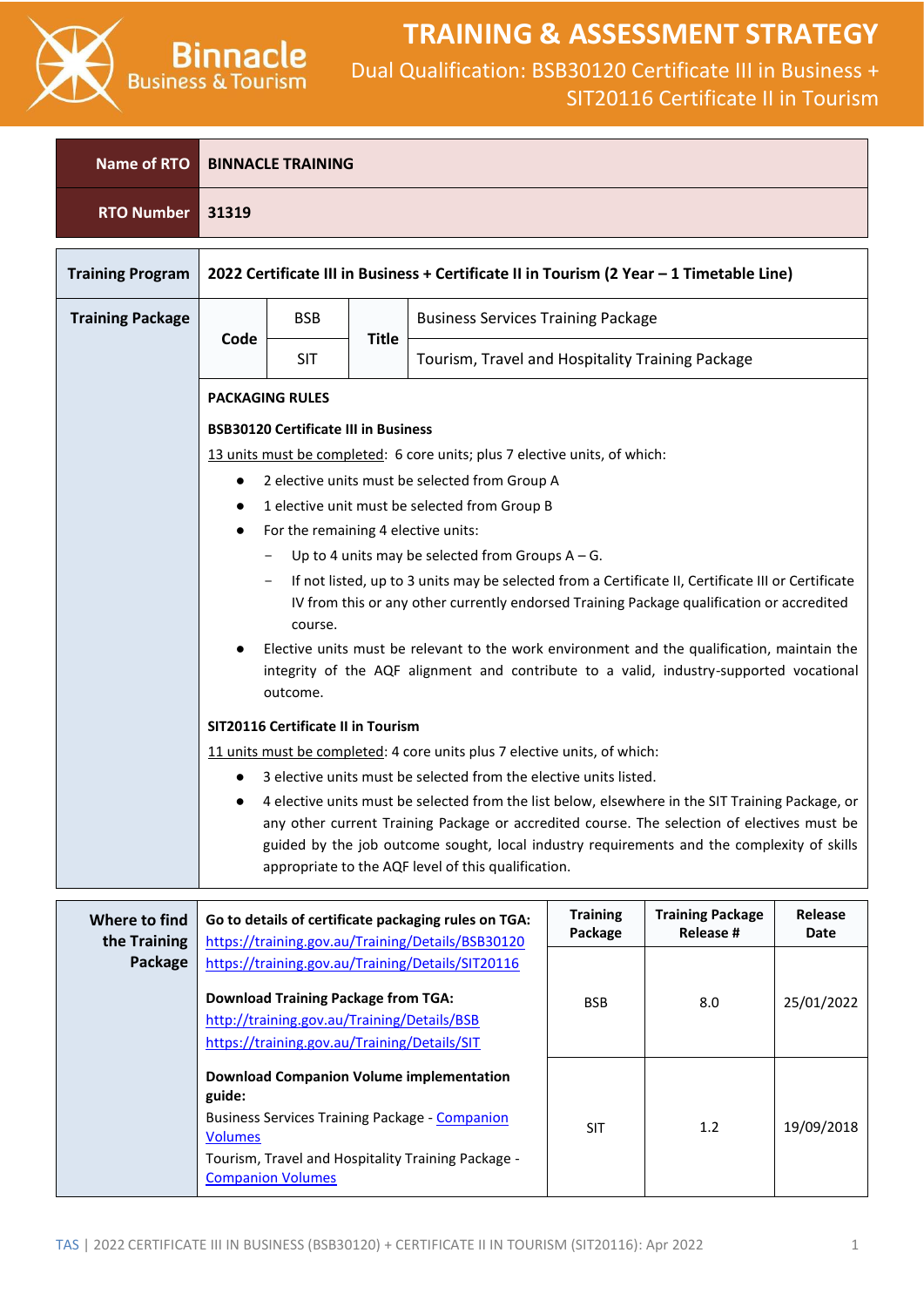Dual Qualification: BSB30120 Certificate III in Business + SIT20116 Certificate II in Tourism

| <b>Qualification</b> | <b>CODE: BSB30120</b>                     |
|----------------------|-------------------------------------------|
|                      | <b>TITLE: Certificate III in Business</b> |
|                      | <b>QUALIFICATION RELEASE #: 2</b>         |
|                      | <b>RELEASE DATE: 25/01/2022</b>           |
|                      | <b>CODE: SIT20116</b>                     |
|                      | <b>TITLE: Certificate II in Tourism</b>   |
|                      | <b>QUALIFICATION RELEASE #: 2</b>         |
|                      | <b>RELEASE DATE: 1/04/2016</b>            |

**Binnacle**<br>Business & Tourism

| <b>Units of</b> | <b>CODE</b>                                    | <b>TITLE</b>                                                  | SIT20116 Certificate II<br>in Tourism | <b>BSB30120 Certificate</b><br><b>III in Business</b> |  |  |  |  |  |
|-----------------|------------------------------------------------|---------------------------------------------------------------|---------------------------------------|-------------------------------------------------------|--|--|--|--|--|
| Competency      | SITTIND001                                     | Source and use information on the tourism and travel industry | <b>CORE</b>                           | E                                                     |  |  |  |  |  |
|                 | SITXWHS001                                     | Participate in safe work practices                            | CORE                                  |                                                       |  |  |  |  |  |
|                 | SITXCOM002                                     | Show social and cultural sensitivity                          | CORE                                  |                                                       |  |  |  |  |  |
|                 | SITXCCS003                                     | Interact with customers                                       | CORE                                  |                                                       |  |  |  |  |  |
|                 | SITXCOM001                                     | Source and present information                                | L1                                    |                                                       |  |  |  |  |  |
|                 | BSBSUS201                                      | Participate in environmentally sustainable work practices     | L2                                    |                                                       |  |  |  |  |  |
|                 | BSBWOR203                                      | Work effectively with others                                  | L <sub>3</sub>                        |                                                       |  |  |  |  |  |
|                 | BSBPEF301                                      | Organise personal work priorities                             | E1                                    | L (GROUP B)                                           |  |  |  |  |  |
|                 | BSBPEF201                                      | Support personal wellbeing in the workplace                   | E <sub>2</sub>                        | CORE                                                  |  |  |  |  |  |
|                 | BSBWHS311                                      | Assist with maintaining workplace safety                      | E <sub>3</sub>                        | CORE                                                  |  |  |  |  |  |
|                 | BSBSUS211                                      | Participate in sustainable work practices                     | E4                                    | CORE                                                  |  |  |  |  |  |
|                 | BSBTWK301                                      | Use inclusive work practices                                  |                                       | CORE                                                  |  |  |  |  |  |
|                 | BSBXCM301                                      | Engage in workplace communication                             |                                       | CORE                                                  |  |  |  |  |  |
|                 | BSBCRT311                                      | Apply critical thinking skills in a team environment          |                                       | CORE                                                  |  |  |  |  |  |
|                 | BSBXTW301                                      | Work in a team                                                |                                       | L (GROUP C)                                           |  |  |  |  |  |
|                 | BSBTEC301                                      | Design and produce business documents                         |                                       | L (GROUP A)                                           |  |  |  |  |  |
|                 | BSBWRT311                                      | Write simple documents                                        |                                       | L (GROUP A)                                           |  |  |  |  |  |
|                 | BSBTEC303                                      | Create electronic presentations                               |                                       | L (GROUP A)                                           |  |  |  |  |  |
|                 | BSBOPS304                                      | Deliver and monitor a service to customers                    |                                       | L (GROUP D)                                           |  |  |  |  |  |
|                 | $E =$ Imported elective; $L =$ Listed elective |                                                               |                                       |                                                       |  |  |  |  |  |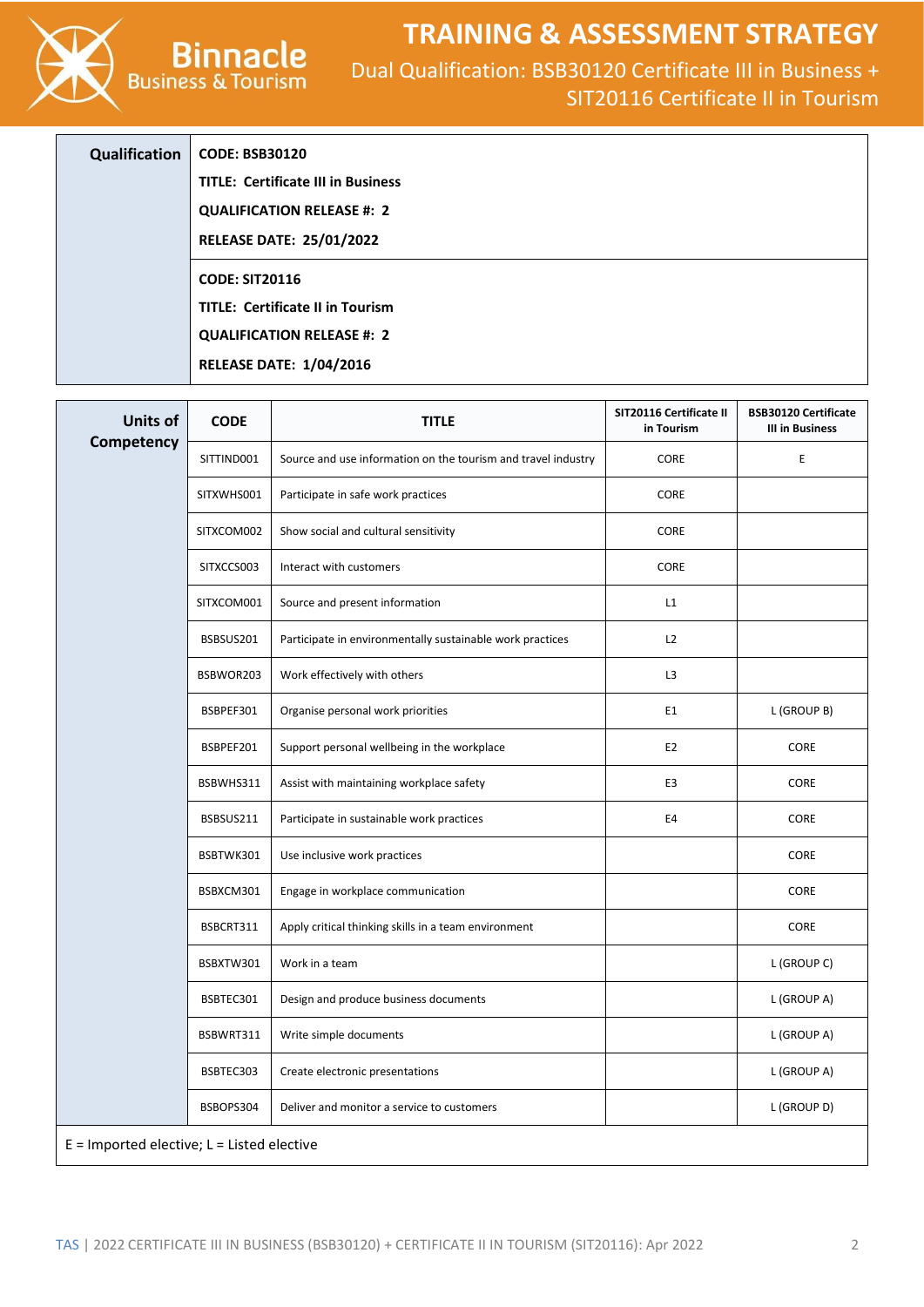|                                                             | <b>Binnacle</b><br><b>Business &amp; Tourism</b>                                                                                                                                                                                                                                                                                                                                                   |                                                  |                                                                                                         | <b>TRAINING &amp; ASSESSMENT STRATEGY</b><br>Dual Qualification: BSB30120 Certificate III in Business +<br>SIT20116 Certificate II in Tourism                                                                                                                                                                                                                                                                                                                                                                                                    |  |  |
|-------------------------------------------------------------|----------------------------------------------------------------------------------------------------------------------------------------------------------------------------------------------------------------------------------------------------------------------------------------------------------------------------------------------------------------------------------------------------|--------------------------------------------------|---------------------------------------------------------------------------------------------------------|--------------------------------------------------------------------------------------------------------------------------------------------------------------------------------------------------------------------------------------------------------------------------------------------------------------------------------------------------------------------------------------------------------------------------------------------------------------------------------------------------------------------------------------------------|--|--|
| <b>Binnacle-School</b><br><b>Third-Party</b><br>Arrangement | This Binnacle Training Program is delivered via a third-party arrangement with individual partner<br>schools.                                                                                                                                                                                                                                                                                      |                                                  |                                                                                                         |                                                                                                                                                                                                                                                                                                                                                                                                                                                                                                                                                  |  |  |
|                                                             | Binnacle Training (Lead RTO) - Responsibilities:<br>Provision of all requisite training and assessment resources, plus online learning - via Learning<br>Management System (Binnacle Lounge).<br>Ongoing program support, including dedicated Program Manager and Administration Officer.<br>Outcomes of training and assessment.                                                                  |                                                  |                                                                                                         |                                                                                                                                                                                                                                                                                                                                                                                                                                                                                                                                                  |  |  |
|                                                             |                                                                                                                                                                                                                                                                                                                                                                                                    | School (Third Party) Responsibilities:           | Physical Resources (equipment and facilities)                                                           | Human Resources (Program Deliverer and at least one nominated back-up deliverer)<br>Facilitation of training and assessment services, on behalf of Binnacle Training as the RTO.                                                                                                                                                                                                                                                                                                                                                                 |  |  |
|                                                             |                                                                                                                                                                                                                                                                                                                                                                                                    |                                                  |                                                                                                         | School and cohort-specific information, required by Binnacle Training (as per the Standards for RTOs<br>2015 - Clauses 1.1 to 1.4 and 2.2 - Implementing, monitoring and evaluating training and assessment<br>strategies and practices), is collected via the Binnacle Training Third-Party Agreement (Fillable) as<br>completed by the Third-Party (School) and approved by Binnacle Training.                                                                                                                                                 |  |  |
| <b>Target Group</b>                                         | This program is offered to senior high school students (commencing in Year 10 or Year 11) wishing to:<br>seek skills and an entry-level qualification for the business services and interrelated industries;<br>and<br>use the qualification as an articulation into -<br>a higher certification (e.g. Certificate III/IV in / Diploma of Business); or<br>University (e.g. Bachelor of Business). |                                                  |                                                                                                         |                                                                                                                                                                                                                                                                                                                                                                                                                                                                                                                                                  |  |  |
|                                                             | <b>QLD SCHOOLS</b><br>Education (QCE) Credits.                                                                                                                                                                                                                                                                                                                                                     |                                                  |                                                                                                         | Upon successful completion, students are certified with a maximum of 8 Queensland Certificate of                                                                                                                                                                                                                                                                                                                                                                                                                                                 |  |  |
|                                                             | <b>Certificate II</b><br>$(11$ units)                                                                                                                                                                                                                                                                                                                                                              | <b>Certificate III</b><br>$(8/13 \text{ units})$ | <b>Expected Total</b><br><b>QCE Credits</b><br>(assuming 90% or<br>greater new<br>learning for Cert II) | <b>Comments</b>                                                                                                                                                                                                                                                                                                                                                                                                                                                                                                                                  |  |  |
|                                                             | 4                                                                                                                                                                                                                                                                                                                                                                                                  | $4*$                                             | 8                                                                                                       | Reporting 5 x overlapping units to the Cert II<br>*4 Credits obtained from Cert III (>50% but<br><75% new learning).                                                                                                                                                                                                                                                                                                                                                                                                                             |  |  |
|                                                             | method of reporting.                                                                                                                                                                                                                                                                                                                                                                               |                                                  |                                                                                                         | NOTE: The table above illustrates QCE Credits breakdown (4 credits towards the Certificate II, 4 credits<br>towards the Certificate III) when reporting all 5 x overlapping units to the Certificate II first, per<br>Binnacle Training's standard reporting procedure. If reporting the 5 x overlapping units to the<br>Certificate III first, this may result in a maximum of 10 QCE Credits i.e. 8 credits towards the Certificate<br>III, 2 credits towards the Certificate II). Please contact Binnacle if you may be seeking this adjusted |  |  |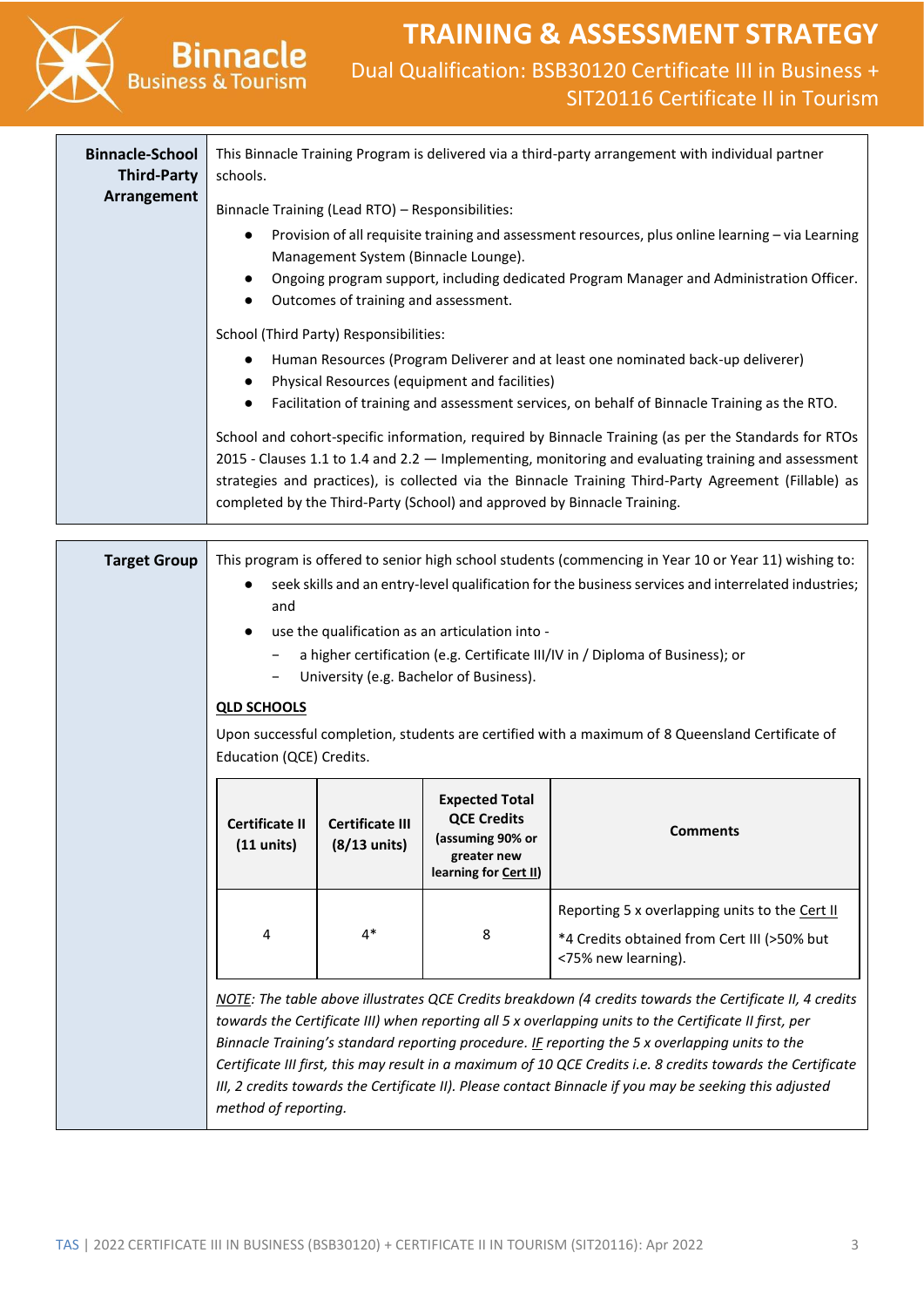

| <b>Entry</b><br><b>Requirements</b> | There are no formal training package entry requirements for either qualification, however a Language,<br>Literacy & Numeracy (LLN) Screening process is undertaken at the time of initial enrolment to ensure<br>students have the capacity to effectively engage with the content. |
|-------------------------------------|-------------------------------------------------------------------------------------------------------------------------------------------------------------------------------------------------------------------------------------------------------------------------------------|
|                                     | Students require AQF level 3 written and spoken English and numeracy skills to be able to meet the<br>Foundation Skills requirements within the units of the Certificate III qualification.                                                                                         |
|                                     | This program is delivered as a 'Fee for Service' offering only and as per the Binnacle-school invoicing<br>arrangement. There are no entry restrictions based on funding arrangements.                                                                                              |
|                                     | Students must have access to all physical resources (either individually or through resources supplied<br>by the school) as outlined in the section 'Physical Resource Requirements' below.                                                                                         |

| Learning and                             | <b>DURATION</b>                                                                                                                                                                                                                                                                                                                                                                                                                                                                                                                                                                                                                                                                              |  |  |  |  |
|------------------------------------------|----------------------------------------------------------------------------------------------------------------------------------------------------------------------------------------------------------------------------------------------------------------------------------------------------------------------------------------------------------------------------------------------------------------------------------------------------------------------------------------------------------------------------------------------------------------------------------------------------------------------------------------------------------------------------------------------|--|--|--|--|
| <b>Assessment</b><br><b>Arrangements</b> | The program content has been deliberately packaged into 7 terms [based on delivery across one line<br>on the timetable (minimum 3 lessons per week, i.e. 210 minutes per week) over 2 years].                                                                                                                                                                                                                                                                                                                                                                                                                                                                                                |  |  |  |  |
|                                          | A blended-delivery model will be used whereby students will have access to:<br>Trainer-led classroom delivery of content.<br>$\bullet$<br>Online modules that house learning content (within the Binnacle Lounge).<br>$\bullet$<br>Assessment activities to be completed online within the Binnacle Lounge.<br>$\bullet$<br>Assessment activities and projects to be completed in the classroom and/or student-led<br>environment.<br>Participation in an Industry Discovery - at a Tourism-related workplace (a Virtual Industry<br>Discovery will be provided by Binnacle Training if COVID-19 restrictions are in place).<br>This program uses single unit and clustered unit assessment. |  |  |  |  |
|                                          | Assessment and training will be conducted at the school. Assessment methodologies will vary<br>according to specific requirements of the Units of Competency. A range of methods will be used,<br>including:                                                                                                                                                                                                                                                                                                                                                                                                                                                                                 |  |  |  |  |
|                                          | Knowledge quizzes, short answer questions and other project/case study reports.<br>Skills demonstrations, reports, documents, observations.<br>$\bullet$<br>Portfolios of evidence as completed by the student for major projects.<br>$\bullet$<br>Simulated assessment environment (Tourism-related industry) - located at the school.<br>Under supervision, students will undertake projects, and plan and deliver a range of services and events<br>to members of the school community (students, teachers, and staff). Some of these projects may<br>involve an 'outside subject timetable' commitment on behalf of the students and the deliverer<br>(supervision).                     |  |  |  |  |

| Learning and                      | 'VOLUME OF LEARNING' AND 'AMOUNT OF TRAINING'                                                            |
|-----------------------------------|----------------------------------------------------------------------------------------------------------|
| <b>Assessment</b><br>Arrangements | Volume of Learning (VoL)* per Australian Qualifications Framework volume of learning indicators:         |
|                                   | Certificate II = $0.5 - 1$ year (600 - 1200 hours).                                                      |
|                                   | Certificate III = $1 - 2$ years (1200 - 2400 hours).                                                     |
|                                   | * VoL describes how long a learner who does not hold any of the competencies identified in the           |
|                                   | relevant units of competency or modules would take to develop all the required skills and                |
|                                   | knowledge. Further, the VoL includes all teaching, learning and assessment activities that are           |
|                                   | required to be undertaken by the typical student to achieve the learning outcomes. These activities      |
|                                   | may include some or all of the following: guided learning (such as classes, lectures, tutorials, on-line |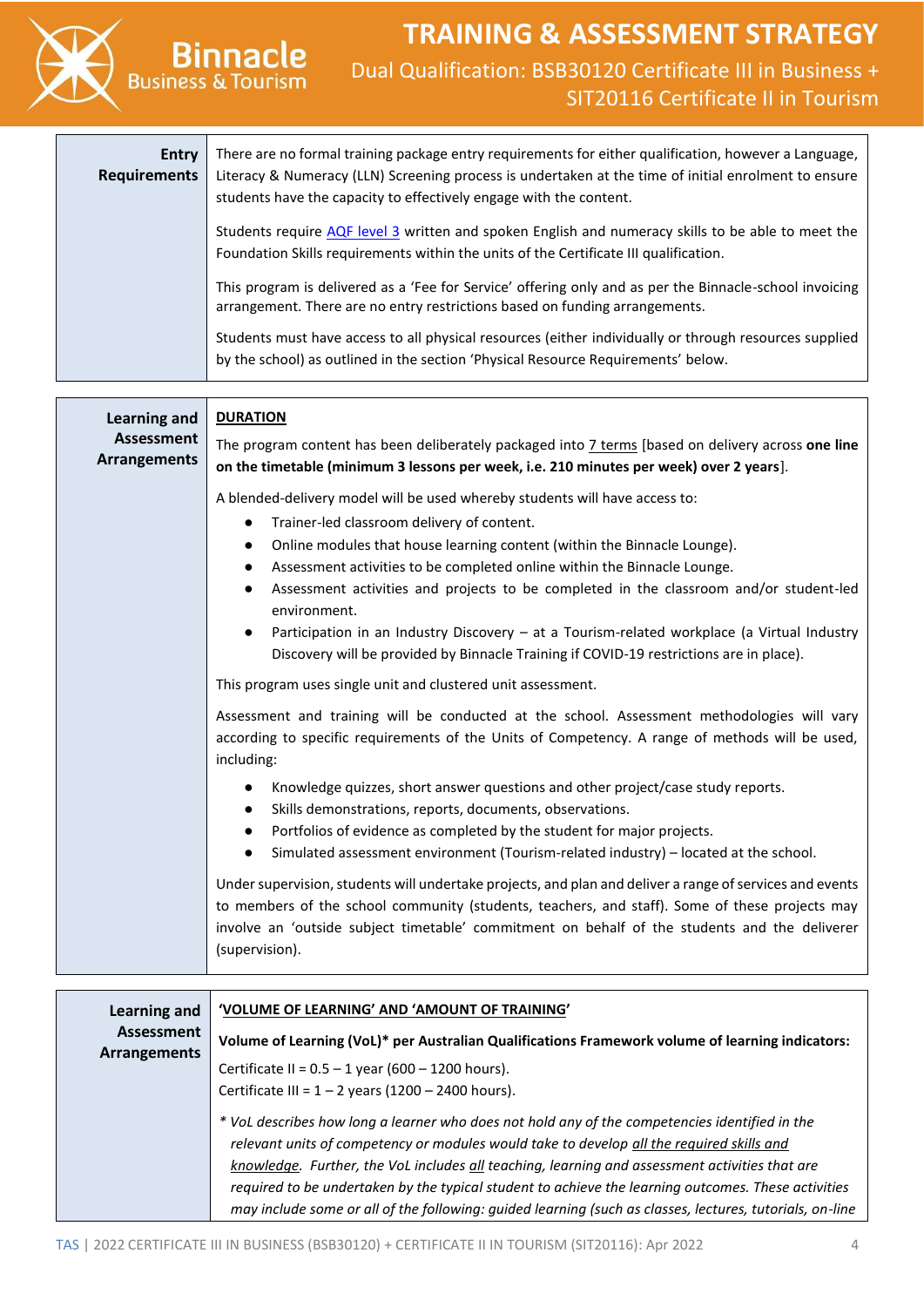

### **TRAINING & ASSESSMENT STRATEGY** Dual Qualification: BSB30120 Certificate III in Business + SIT20116 Certificate II in Tourism

| study or self-paced study guides), individual study, research, learning activities in the workplace and<br>assessment activities.<br>(AQF, Volume of Learning)                                                                                                                                                                                                                                                                                                           |  |  |  |  |  |
|--------------------------------------------------------------------------------------------------------------------------------------------------------------------------------------------------------------------------------------------------------------------------------------------------------------------------------------------------------------------------------------------------------------------------------------------------------------------------|--|--|--|--|--|
| Amount of Training (AoT) for this program consists of classroom learning, self-study and practical<br>work experience.                                                                                                                                                                                                                                                                                                                                                   |  |  |  |  |  |
| Classroom learning = 245 hours (1 study line over 2 years).                                                                                                                                                                                                                                                                                                                                                                                                              |  |  |  |  |  |
| There is an element of self-study (formative activities scheduled for students to undertake outside of<br>subject time). These activities are used by students to deepen their own understanding of the content,<br>undertaken prior to assessment for that particular module or topic of study. Across this 2-year<br>program, Binnacle has devoted an additional 70 minutes per week (equivalent to one additional lesson<br>per week) for these formative activities. |  |  |  |  |  |
| Self-Study (Formative Activities) Hours = 82 hours (i.e. 1.17 hours x 70 weeks)                                                                                                                                                                                                                                                                                                                                                                                          |  |  |  |  |  |
| An additional 6 hours (minimum) of 'Industry Discovery' practical experience is undertaken by students<br>across the program. Note while strongly recommended, this 'Industry Discovery' is not mandatory.                                                                                                                                                                                                                                                               |  |  |  |  |  |
| <b>Practical Experience (Industry Discovery = 6 hours)</b>                                                                                                                                                                                                                                                                                                                                                                                                               |  |  |  |  |  |
| TOTAL AMOUNT OF TRAINING (AoT) = 333 hours $(245 + 82 + 6)$                                                                                                                                                                                                                                                                                                                                                                                                              |  |  |  |  |  |
| Binnacle rationalise the VoL hours gap (i.e. VoL 1200 hours LESS AoT 333 hours = 867 hours) by:                                                                                                                                                                                                                                                                                                                                                                          |  |  |  |  |  |
| Students entering the subject with a large base of foundational skills and knowledge from<br>$\bullet$<br>prior learning (e.g. Years 8-10 Business and other volunteer/work-related history of each<br>student).                                                                                                                                                                                                                                                         |  |  |  |  |  |
| There is a large amount of overlap (clustering) of units across the 7 terms.<br>There being a large component of additional self-study that students may undertake to<br>deepen their own understanding of the content.                                                                                                                                                                                                                                                  |  |  |  |  |  |

| Learning and<br>Assessment<br><b>Arrangements</b> | <b>ORGANISATION</b><br>The program will be delivered through class-based tasks as well as both simulated and real business<br>environments at the school - involving the delivery of a range of services and events to customers<br>within the school community (students, teachers and staff).<br>A range of teaching/learning strategies will be used to deliver the competencies. These include:<br><b>Practical tasks</b><br>$\bullet$<br>Range of hands-on activities including customer interactions<br>Group work<br>Projects within the school (minimum of 1 different project per school term)<br>Practical experience within the school and outside of the school<br>Evidence contributing towards competency will be collected throughout the program. This evidence<br>will be used to make judgements of competency that are aligned with, and reflect, the requirements<br>of each unit of competency. |
|---------------------------------------------------|----------------------------------------------------------------------------------------------------------------------------------------------------------------------------------------------------------------------------------------------------------------------------------------------------------------------------------------------------------------------------------------------------------------------------------------------------------------------------------------------------------------------------------------------------------------------------------------------------------------------------------------------------------------------------------------------------------------------------------------------------------------------------------------------------------------------------------------------------------------------------------------------------------------------|
|                                                   |                                                                                                                                                                                                                                                                                                                                                                                                                                                                                                                                                                                                                                                                                                                                                                                                                                                                                                                      |
| Learning and<br>Assessment<br><b>Arrangements</b> | <b>LANGUAGE, LITERACY AND NUMERACY ASSISTANCE</b><br>Support is available to all students and can be organised - through the deliverer - on a case-by-case<br>and as needed basis throughout the program.<br>'Reasonable adjustment' is offered for most assessment items. This is indicated in the assessment table<br>at the top of each assessment and are allocated based on unit of competency requirements.                                                                                                                                                                                                                                                                                                                                                                                                                                                                                                    |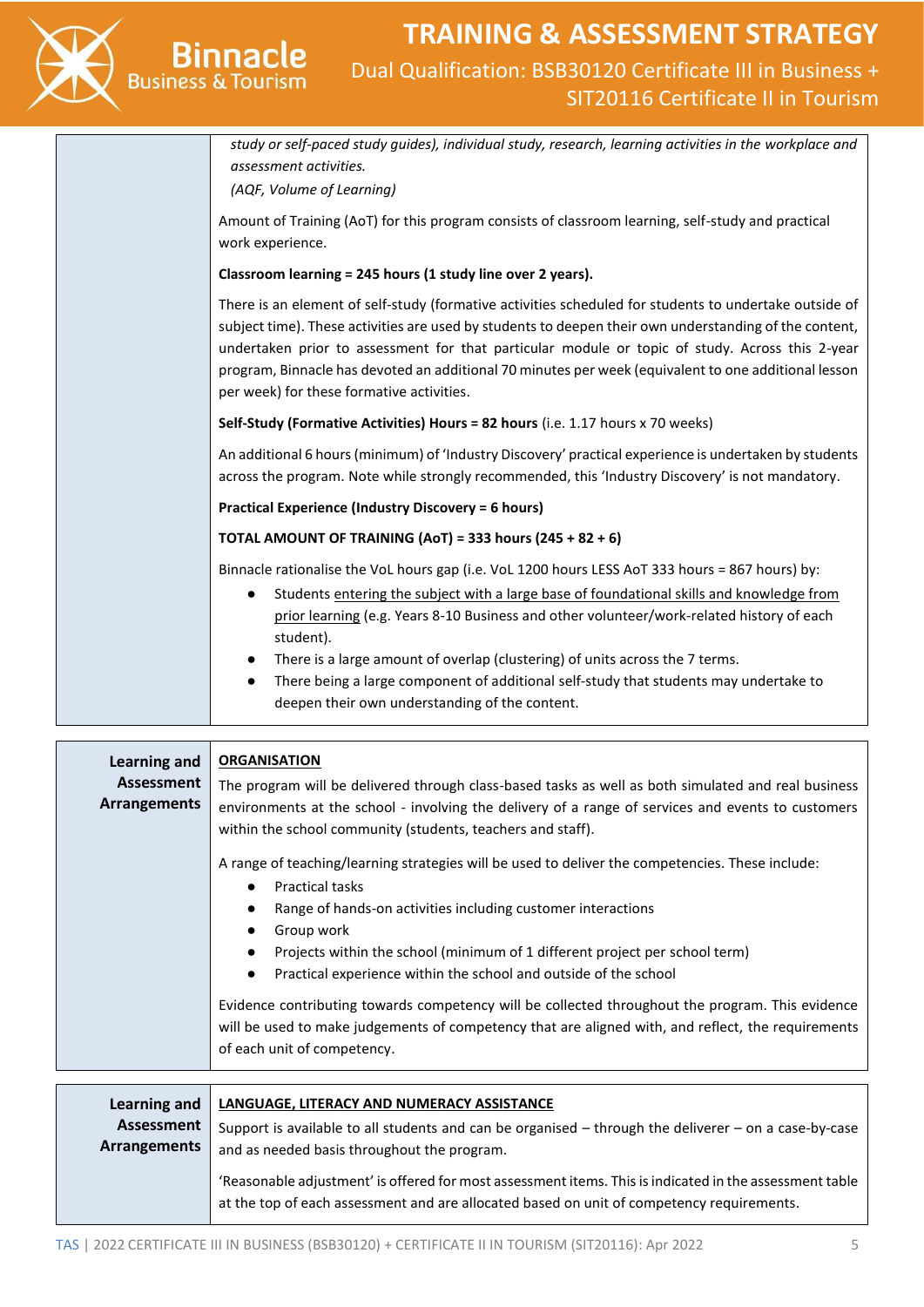### **TRAINING & ASSESSMENT STRATEGY** Dual Qualification: BSB30120 Certificate III in Business + SIT20116 Certificate II in Tourism

#### **Learning and Assessment Arrangements OPPORTUNITY FOR RPL AND CREDIT TRANSFER Recognition of Prior Learning (RPL)** is an assessment process that evaluates the individual's informal learning to determine the extent to which that individual has achieved the required competency outcomes. **Credit Transfer** is applying credit for a unit of competency that has previously been completed (successfully) by a student. Credit Transfer is offered both at enrolment and throughout the training program. A verified copy of the student's Qualification and/or Statement of Attainment listing the units of competency that have previously been completed is required as evidence for Credit Transfer. Both RPL and Credit Transfer are available to students. Due to students being of high school age, usually with limited prior qualifications or work history, students typically undergo a train-to-assess pathway. An RPL assessment pathway will require verifiable evidence of a student's prior learning (e.g.

Statement of Attainment for previously completed superseded units).

| <b>Learning and</b><br><b>Assessment</b> | <b>COURSE STRUCTURE</b>  |                                                                                                                                                   |                                                     |  |  |  |
|------------------------------------------|--------------------------|---------------------------------------------------------------------------------------------------------------------------------------------------|-----------------------------------------------------|--|--|--|
| <b>Arrangements</b>                      |                          | <b>TOPIC/THEME</b>                                                                                                                                | UNITS OF COMPETENCY<br>(Scheduled for Finalisation) |  |  |  |
|                                          | 1                        | Introduction to the Business Services / Tourism and Travel industries<br>Personal Wellbeing in the Workplace<br>Organise Personal Work Priorities | BSBPEF201<br>BSBPEF301                              |  |  |  |
|                                          | $\mathbf{2}$             | Source, Use and Present Information                                                                                                               | SITTIND001<br>SITXCOM001                            |  |  |  |
|                                          | 3<br>4<br>5<br>6         | Workplace Health and Safety<br>Sustainable Work Practices                                                                                         | BSBWHS311<br>SITXWHS001<br>BSBSUS211<br>BSBSUS201   |  |  |  |
|                                          |                          | Social and Cultural Sensitivity<br>Working Effectively with Others<br><b>Interact with Customers</b>                                              | SITXCOM002<br>BSBWOR203<br>SITXCCS003               |  |  |  |
|                                          |                          | <b>Inclusive Work Practices</b><br><b>Workplace Communication</b><br>Work in a Team<br>Critical Thinking Skills in a Team Environment             | BSBXTW301<br>BSBCRT311<br>BSBTWK301<br>BSBXCM301    |  |  |  |
|                                          |                          | <b>Business Documents</b>                                                                                                                         | BSBTEC301<br>BSBWRT311                              |  |  |  |
|                                          | $\overline{\phantom{a}}$ | <b>Customer Service</b><br><b>Electronic Presentations</b>                                                                                        | BSBOPS304<br>BSBTEC303                              |  |  |  |
|                                          |                          | <b>Short Courses</b><br>Please contact Binnacle for additional short course options and prices                                                    |                                                     |  |  |  |
|                                          |                          |                                                                                                                                                   |                                                     |  |  |  |

| Learning and               | <b>EVIDENCE GATHERING TECHNIQUES</b>                                                                                                                                                                                                                                                                                             |
|----------------------------|----------------------------------------------------------------------------------------------------------------------------------------------------------------------------------------------------------------------------------------------------------------------------------------------------------------------------------|
| Assessment<br>Arrangements | The following matrix identifies the type of evidence that may be collected to enable judgements to be<br>made about a student's success in units of competency. Evidence gathering techniques may be<br>adjusted to best suit the unit of competency requirements.<br>Students may submit evidence to gain RPL for competencies. |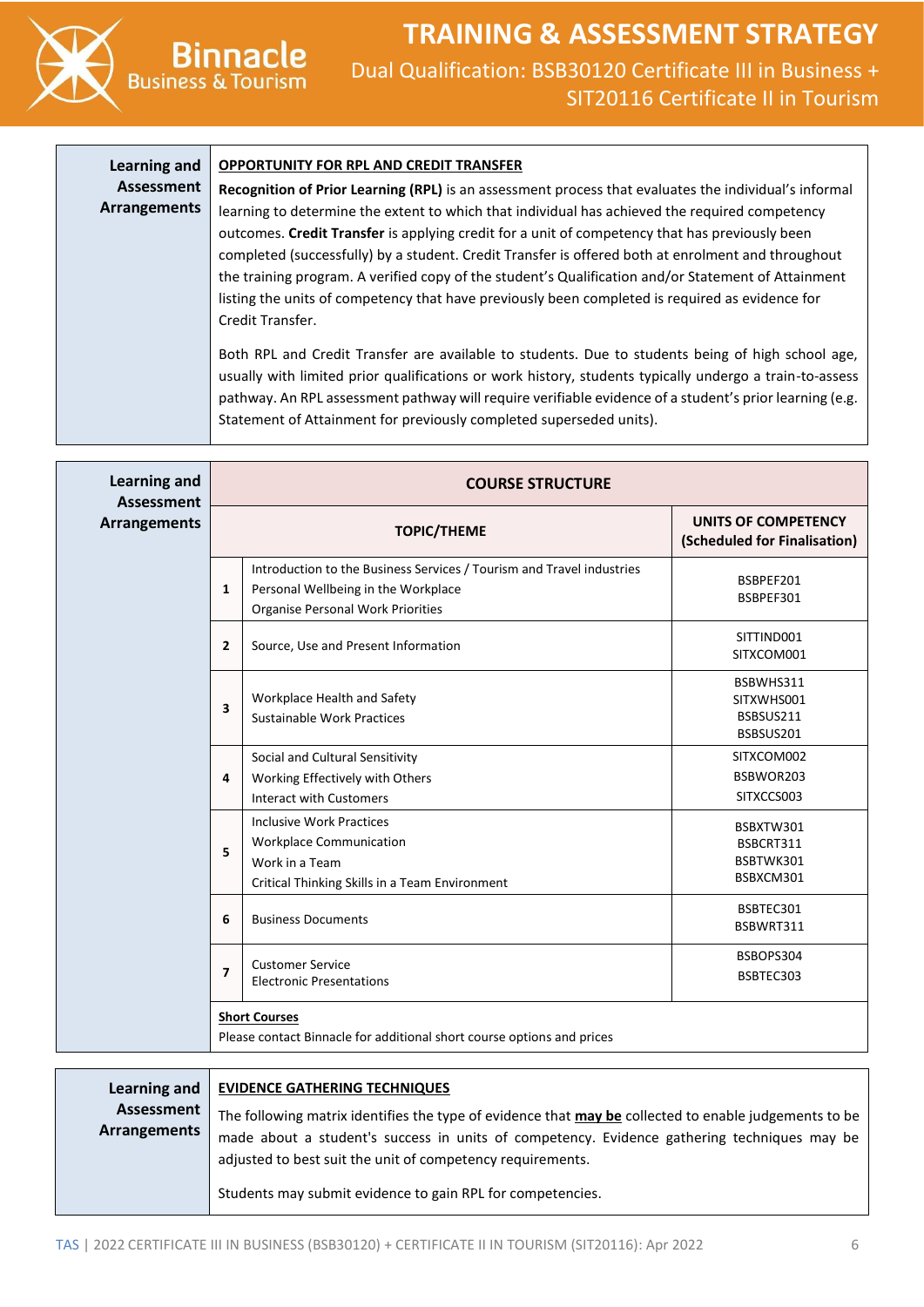

| <b>Learning and</b>                      | UNITS OF COMPETENCY |                                       |                                          |                                                               |             | B           | C | D | E |
|------------------------------------------|---------------------|---------------------------------------|------------------------------------------|---------------------------------------------------------------|-------------|-------------|---|---|---|
| <b>Assessment</b><br><b>Arrangements</b> | SITTIND001          |                                       |                                          | Source and use information on the tourism and travel industry | $\boxtimes$ | $\boxtimes$ | X | 区 | X |
|                                          | SITXWHS001          | Participate in safe work practices    |                                          |                                                               | 区           | X           | X | X | X |
|                                          | SITXCOM002          |                                       | Show social and cultural sensitivity     |                                                               |             | X           | X | ⊠ | X |
|                                          | SITXCCS003          | Interact with customers               |                                          |                                                               |             | X           | X | X | X |
|                                          | SITXCOM001          |                                       | Source and present information           |                                                               | $\boxtimes$ | 区           | 区 | ⊠ | X |
|                                          | BSBSUS201           |                                       |                                          | Participate in environmentally sustainable work practices     | 区           | 区           | X | X | X |
|                                          | BSBWOR203           |                                       | Work effectively with others             |                                                               | 区           | X           | X | ⊠ | X |
|                                          | BSBPEF301           |                                       | Organise personal work priorities        |                                                               | 区           | X           | ⊠ | ⊠ | X |
|                                          | BSBXTW301           | Work in a team                        |                                          |                                                               | 区           | 区           | ⊠ | ⊠ | X |
|                                          | BSBTEC301           | Design and produce business documents |                                          |                                                               |             | X           | ⊠ | ⊠ | X |
|                                          | BSBWRT311           |                                       | Write simple documents                   |                                                               | 区           | $\boxtimes$ | X | X | X |
|                                          | BSBPEF201           |                                       |                                          | Support personal wellbeing in the workplace                   | 区           | 区           | X | X | X |
|                                          | BSBWHS311           |                                       | Assist with maintaining workplace safety |                                                               |             |             | X | X | X |
|                                          | BSBSUS211           |                                       |                                          | Participate in sustainable work practices                     | $\boxtimes$ | $\boxtimes$ | 区 | 区 | X |
|                                          | BSBTWK301           |                                       | Use inclusive work practices             |                                                               | $\boxtimes$ | $\boxtimes$ | 区 | 区 | X |
|                                          | BSBXCM301           |                                       |                                          | Engage in workplace communication                             | $\boxtimes$ | $\boxtimes$ | 区 | X | X |
|                                          | BSBCRT311           |                                       |                                          | Apply critical thinking skills in a team environment          | 区           | 区           | X | X | X |
|                                          | BSBTEC303           |                                       | Create electronic presentations          |                                                               | 区           | 区           | ⊠ | ⊠ | X |
|                                          | BSBOPS304           |                                       |                                          | Deliver and monitor a service to customers                    | X           | X           | ⊠ | ⊠ | X |
|                                          |                     |                                       | A                                        | Quiz and short answer questions                               |             |             |   |   |   |
|                                          |                     |                                       | B                                        | <b>Case studies and scenarios</b>                             |             |             |   |   |   |
|                                          | <b>KEY</b>          |                                       | $\mathbf c$                              | <b>Practical Tasks</b>                                        |             |             |   |   |   |
|                                          |                     |                                       | D                                        | <b>Major Projects</b>                                         |             |             |   |   |   |
|                                          |                     |                                       | E                                        | <b>Teacher Observations</b>                                   |             |             |   |   |   |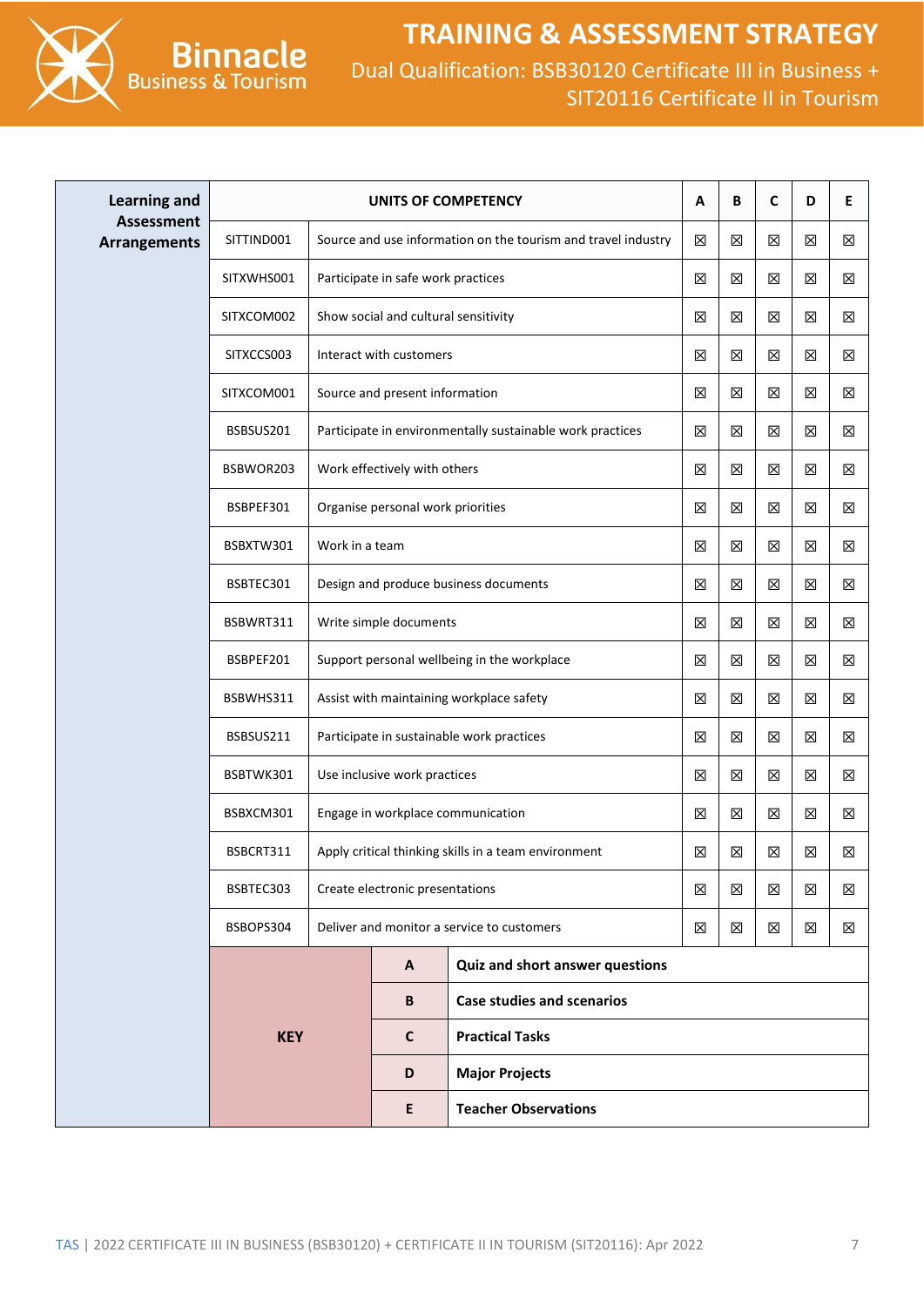



**Binnacle**<br>Business & Tourism

| <b>Training and</b>                                                                                                     | <b>UNITS OF</b>                | <b>TRAINING</b><br><b>ARRANGEMENTS</b>                                            | <b>TRAINING &amp; ASSESSMENT PERSONNEL</b> |                              |                             |
|-------------------------------------------------------------------------------------------------------------------------|--------------------------------|-----------------------------------------------------------------------------------|--------------------------------------------|------------------------------|-----------------------------|
| <b>Assessment Staff</b><br>Indicate for each unit<br>of competency the<br>staff involved in<br>delivery and identify if | <b>COMPETENCY</b>              |                                                                                   | <b>Technical</b><br><b>Advisor</b>         | Qualified<br><b>Assessor</b> | Qualified<br><b>Trainer</b> |
|                                                                                                                         | SITTIND001<br>Sole trainer and |                                                                                   | <b>Binnacle PM</b>                         | Teacher                      | Teacher                     |
| this is being delivered<br>by one person, or in a                                                                       | SITXWHS001<br>SITXCOM002       | assessor - under the<br>support of Binnacle's<br>Program Management<br>(PM) Team. | <b>Binnacle PM</b>                         | Teacher                      | Teacher                     |
| team approach.                                                                                                          |                                |                                                                                   | <b>Binnacle PM</b>                         | Teacher                      | Teacher                     |
|                                                                                                                         | SITXCCS003                     |                                                                                   | <b>Binnacle PM</b>                         | Teacher                      | Teacher                     |
|                                                                                                                         | SITXCOM001                     |                                                                                   | <b>Binnacle PM</b>                         | Teacher                      | Teacher                     |
|                                                                                                                         | BSBSUS201                      |                                                                                   | <b>Binnacle PM</b>                         | Teacher                      | Teacher                     |
|                                                                                                                         | BSBWOR203                      |                                                                                   | <b>Binnacle PM</b>                         | Teacher                      | Teacher                     |
|                                                                                                                         | BSBPEF301                      |                                                                                   | <b>Binnacle PM</b>                         | Teacher                      | Teacher                     |
|                                                                                                                         | BSBXTW301                      |                                                                                   | <b>Binnacle PM</b>                         | Teacher                      | Teacher                     |
|                                                                                                                         | BSBTEC301                      |                                                                                   | <b>Binnacle PM</b>                         | Teacher                      | Teacher                     |
|                                                                                                                         | BSBWRT311                      |                                                                                   | <b>Binnacle PM</b>                         | Teacher                      | Teacher                     |
|                                                                                                                         | BSBPEF201                      |                                                                                   | <b>Binnacle PM</b>                         | Teacher                      | Teacher                     |
|                                                                                                                         | BSBWHS311                      |                                                                                   | <b>Binnacle PM</b>                         | Teacher                      | Teacher                     |
|                                                                                                                         | BSBSUS211                      |                                                                                   | <b>Binnacle PM</b>                         | Teacher                      | Teacher                     |
|                                                                                                                         | BSBTWK301                      |                                                                                   | <b>Binnacle PM</b>                         | Teacher                      | Teacher                     |
|                                                                                                                         | BSBXCM301                      |                                                                                   | <b>Binnacle PM</b>                         | Teacher                      | Teacher                     |
|                                                                                                                         | BSBCRT311                      |                                                                                   | <b>Binnacle PM</b>                         | Teacher                      | Teacher                     |
|                                                                                                                         | BSBTEC303                      |                                                                                   | <b>Binnacle PM</b>                         | Teacher                      | Teacher                     |
|                                                                                                                         | BSBOPS304                      |                                                                                   | <b>Binnacle PM</b>                         | Teacher                      | Teacher                     |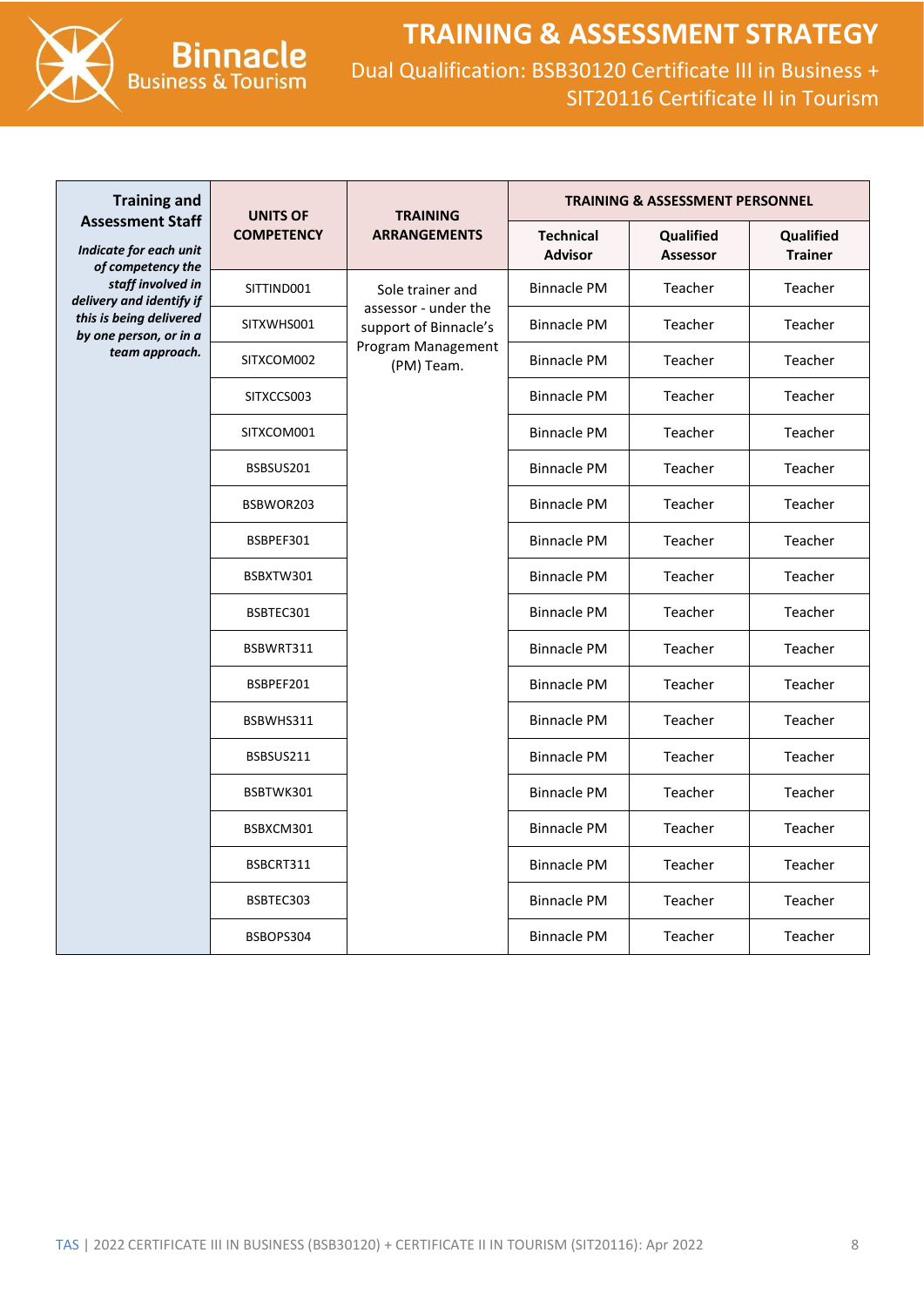

- Regular meetings (e.g. weekly consultation meetings)
- Teleconferences
- Program development / validation meetings
- Program development projects

| Assessment                | The processes used to validate assessment in this course are:                                                                                                                                                                                                                                                                                                                                                                                                                      |  |  |  |
|---------------------------|------------------------------------------------------------------------------------------------------------------------------------------------------------------------------------------------------------------------------------------------------------------------------------------------------------------------------------------------------------------------------------------------------------------------------------------------------------------------------------|--|--|--|
| <b>Validation Process</b> | <b>Validation by Industry</b><br>1.                                                                                                                                                                                                                                                                                                                                                                                                                                                |  |  |  |
|                           | An internal review conducted annually with an industry representative to check that<br>$\bullet$<br>standards expected of students are consistent with current industry practice.                                                                                                                                                                                                                                                                                                  |  |  |  |
|                           | The internal review will examine the learning and assessment strategy and identify areas for<br>$\bullet$<br>improvement.                                                                                                                                                                                                                                                                                                                                                          |  |  |  |
|                           | The internal review will also review all assessment instruments to ensure they are appropriate<br>for the units of competency and reflect information contained in the elements, performance<br>criteria, performance evidence and assessment conditions.                                                                                                                                                                                                                          |  |  |  |
|                           | Includes, for each individual unit of competency:<br>$\bullet$                                                                                                                                                                                                                                                                                                                                                                                                                     |  |  |  |
|                           | Pre-assessment validation (to confirm assessment process and instruments meet the<br>requirements of the Principles of Assessment); completed every 24 months<br>(minimum); and                                                                                                                                                                                                                                                                                                    |  |  |  |
|                           | Post-assessment validation record (to confirm assessment evidence provided by the<br>students and the judgement of that evidence meets the requirements of the Rules of<br>Evidence). Completed every 3 years (minimum).                                                                                                                                                                                                                                                           |  |  |  |
|                           | <b>Assessment Instrument Review</b><br>2.                                                                                                                                                                                                                                                                                                                                                                                                                                          |  |  |  |
|                           | A Binnacle Program Development Specialist and another delegated person (industry expert)<br>$\bullet$<br>will review all assessment instruments to ensure they are appropriate for the units of<br>competency and reflect information contained in the elements, performance criteria,<br>knowledge evidence, performance evidence, assessment conditions and Foundation Skills<br>requirements. Improvements will be noted in Binnacle's suite of QA documents and acted<br>upon. |  |  |  |
|                           | Date of next review: 31 July 2022<br>Date of last review: 31 July 2021                                                                                                                                                                                                                                                                                                                                                                                                             |  |  |  |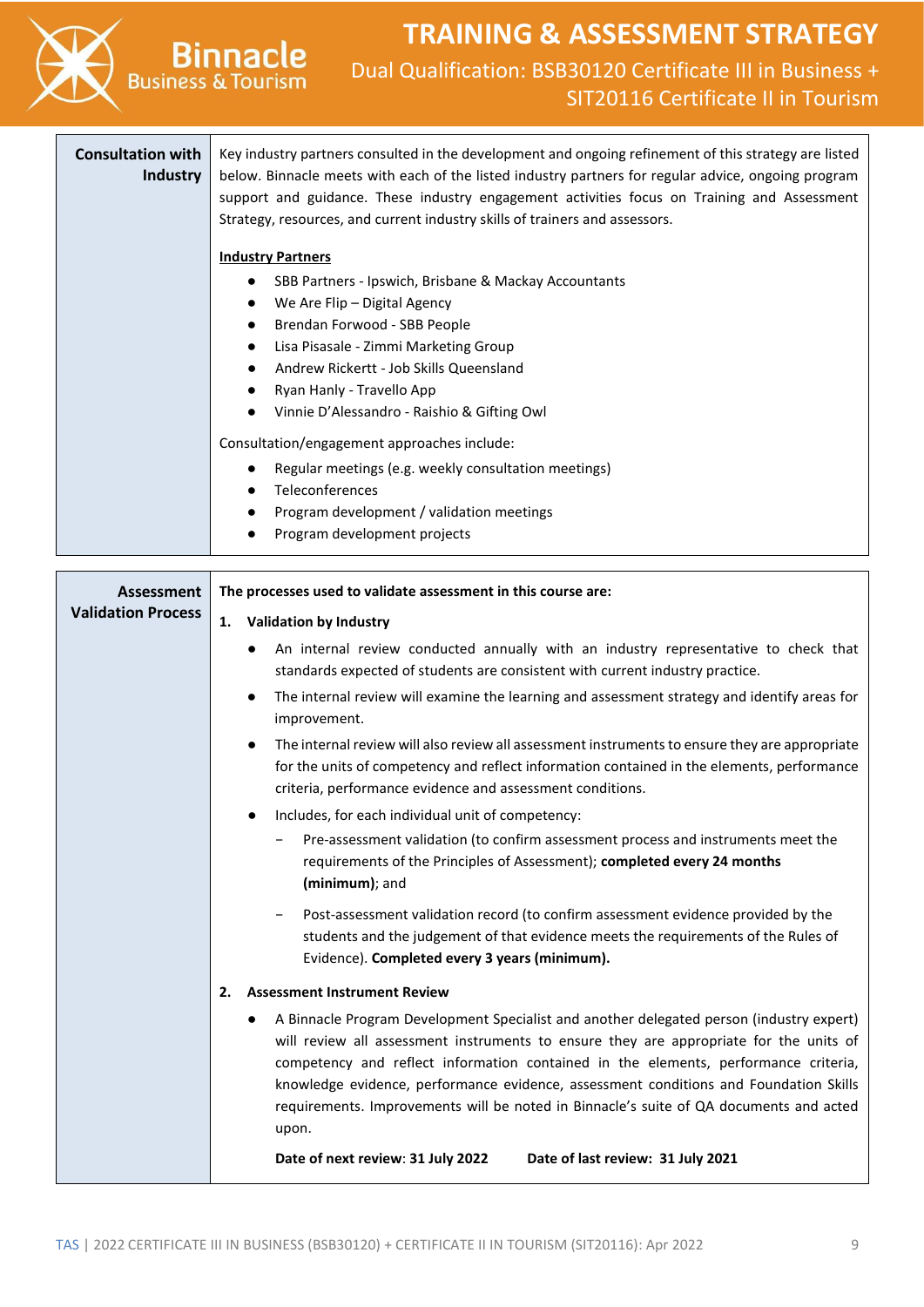Dual Qualification: BSB30120 Certificate III in Business + SIT20116 Certificate II in Tourism

| <b>Physical Resource</b> | <b>LIST OF SCHOOL RESOURCES</b>                                                                                                                                                                                       |  |  |  |
|--------------------------|-----------------------------------------------------------------------------------------------------------------------------------------------------------------------------------------------------------------------|--|--|--|
| <b>Requirements</b>      | Business facilities and resources located at the school, with:                                                                                                                                                        |  |  |  |
|                          | $\boxtimes$ A simulated ergonomic office environment and workplace equipment including a desk,<br>chair, printer and paper.                                                                                           |  |  |  |
|                          | Personal computers with office software (Microsoft Office - documents, spreadsheets,<br>☑<br>presentations), internet access and browser, PDF reader and email application.                                           |  |  |  |
|                          | $\boxtimes$ Access to facilities suitable for hosting events.                                                                                                                                                         |  |  |  |
|                          | Access to 'customer groups' within the school (to plan and deliver projects in work teams<br>☑<br>within the school environment).                                                                                     |  |  |  |
|                          | Access to school WHS and risk management procedures.<br>☑                                                                                                                                                             |  |  |  |
|                          | ☑<br>Key health and safety equipment and/or aids.                                                                                                                                                                     |  |  |  |
|                          | A simulated Business-related industry environment located at the school, with:                                                                                                                                        |  |  |  |
|                          | $\boxtimes$ Access to customers and staff* with whom the student will interact.                                                                                                                                       |  |  |  |
|                          | * Individuals who participate in simulated activities, set up for the purpose of assessment.                                                                                                                          |  |  |  |
|                          | NOTE: Binnacle Training provides a comprehensive suite of resources including:                                                                                                                                        |  |  |  |
|                          | A simulated tourism company website ('Go! Travel') which has been designed<br>specifically for assessment purposes and incorporates the Operating Policies and<br>Procedures Manual (OPPM).                           |  |  |  |
|                          | Comprehensive scenario cards and interactive videos (specific to each assessment task).                                                                                                                               |  |  |  |
|                          | Facilitating an industry discovery - at a Tourism-related workplace (Additional Recommendations                                                                                                                       |  |  |  |
|                          | Only)                                                                                                                                                                                                                 |  |  |  |
|                          | Students participating in a minimum of one industry discovery day (Tourism-related),<br>☑<br>preferably in Semester 1, to experience an industry workplace where customer and staff<br>interactions will be observed. |  |  |  |
|                          | Additional (recommendation only): Work Experience opportunity in a Tourism-related<br>workplace for students to apply their skills in a real industry workplace.                                                      |  |  |  |

**Binnacle**<br>Business & Tourism

| <b>Human Resource</b> | The Program Deliverer must: |                                                                                                                                                              |  |
|-----------------------|-----------------------------|--------------------------------------------------------------------------------------------------------------------------------------------------------------|--|
| <b>Requirements</b>   | ⊠                           | Be Business trained.                                                                                                                                         |  |
|                       | ☑                           | Have undertaken a Tourism-related Industry Placement (forms part of Binnacle's Vocational<br>Competence Update specific to this Dual Qualification Program). |  |
|                       | ☑                           | Be timetabled to the class every lesson.                                                                                                                     |  |
|                       |                             | The Program Deliverer must:                                                                                                                                  |  |
|                       | ☑                           | Demonstrate vocational competence specific to all competencies in this program.                                                                              |  |
|                       | ☑                           | Currently hold, or will complete prior to student enrolment, the <b>Certificate IV in Training</b><br>and Assessment (TAE40116, or TAE40110*) qualification. |  |
|                       |                             | * Where the teacher holds TAE40110, two new core units must also be held:                                                                                    |  |
|                       |                             | TAEASS502 Design and develop assessment tools (or equivalent); and<br>$\overline{\phantom{m}}$                                                               |  |
|                       |                             | TAELLN411 Address adult language, literacy and numeracy (LLN) skills (or<br>$\overline{\phantom{m}}$<br>equivalent)                                          |  |
|                       | ☑                           | Maintain a complete Binnacle Profile, which includes:                                                                                                        |  |
|                       |                             |                                                                                                                                                              |  |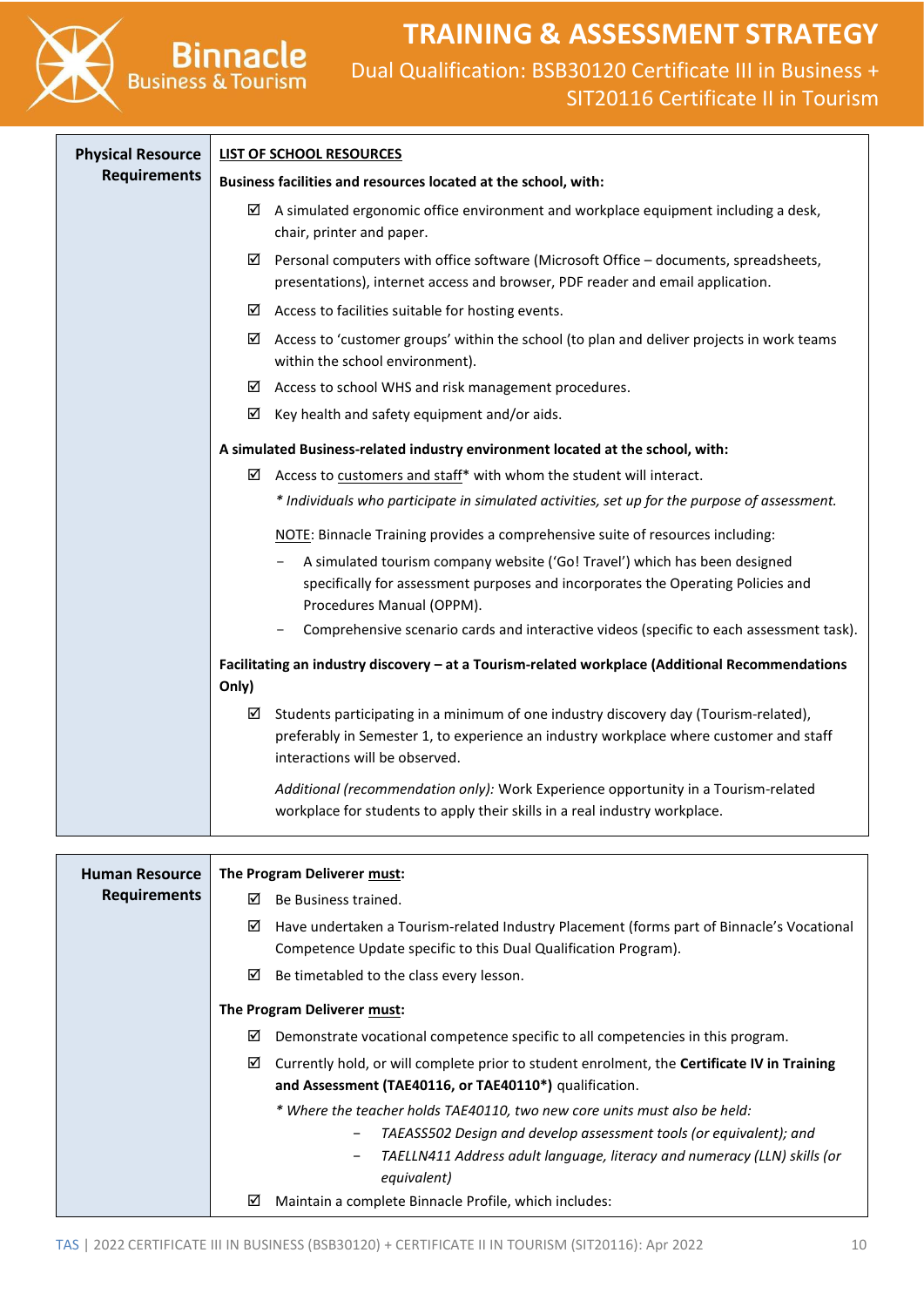

### **TRAINING & ASSESSMENT STRATEGY** Dual Qualification: BSB30120 Certificate III in Business + SIT20116 Certificate II in Tourism

|  | Recent Work History<br>$\bullet$                                                                             |
|--|--------------------------------------------------------------------------------------------------------------|
|  | Industry related history, specific to Business and/or Tourism<br>$\overline{\phantom{0}}$                    |
|  | <b>Industry Currency</b><br>$\bullet$                                                                        |
|  | Minimum of one Tourism-related industry workplace visit plus one Tourism-related<br>$\overline{\phantom{0}}$ |
|  | professional development activity, per semester.                                                             |
|  | <b>VET Currency</b><br>$\bullet$                                                                             |
|  | Minimum of one VET-specific professional development activity, per semester.<br>$\qquad \qquad -$            |
|  | School (Third Party) must resource a nominated back-up deliverer, who meets the following                    |
|  | requirements prior to commencing as a Binnacle Program Deliverer:                                            |
|  | ☑<br>A current Certificate IV in Training and Assessment                                                     |
|  | ☑<br>Hold an industry qualification                                                                          |
|  | ☑<br>Demonstrate vocational competence                                                                       |
|  |                                                                                                              |

| <b>Pathways</b> | The Dual Qualification: BSB30120 Certificate III in Business + SIT20116 Certificate II in Tourism will<br>predominantly be used by students seeking to enter the business and tourism services industry and/or<br>as an alternative entry into University.                                                                                                                                                  |
|-----------------|-------------------------------------------------------------------------------------------------------------------------------------------------------------------------------------------------------------------------------------------------------------------------------------------------------------------------------------------------------------------------------------------------------------|
|                 | <b>QLD SCHOOLS:</b> Graduates may be able to use their Certificate III in Business to improve their chances<br>of gaining tertiary entrance. Students eligible for an Australian Tertiary Admission Rank (ATAR) may<br>be able to use their completed Certificate III to contribute towards their ATAR. For further information<br>please visit https://www.qcaa.qld.edu.au/parents-carers/senior-secondary |
|                 | Students may also choose to continue their study by completing the Certificate IV in/Diploma of<br>Business or Tourism at another organisation registered to deliver nationally accredited training.                                                                                                                                                                                                        |

| <b>Foundation Skills</b> | Foundation Skills are the combination of communication skills and generic, non-technical skills and<br>capabilities considered essential to meet the complexities of life in a modern society. 'Communication'<br>skills included in Foundation Skills are English language, literacy and numeracy (LLN). |  |  |
|--------------------------|-----------------------------------------------------------------------------------------------------------------------------------------------------------------------------------------------------------------------------------------------------------------------------------------------------------|--|--|
|                          | All units of competency within new streamlined Training Packages have Foundation Skills either<br>embedded in the unit performance requirements or explicitly listed.                                                                                                                                     |  |  |
|                          | Each of the units of competency selected to comprise the qualification program have Foundation Skills<br>relevant to the context of the learning outcomes and are applicable to work and life situations.                                                                                                 |  |  |

**Student Feedback** Student feedback is collected and analysed. Feedback from students in relation to assessment processes, methods and instruments will be collated, analysed and improvements made in the light of student suggestions. Formal surveys/questionnaires as well as informal processes at the end of each unit of work will be used to gather data. Throughout the course, data is collected in relation to Quality Indicators. Binnacle Training also has a published Complaints and Appeals Policy which provides students and others with avenues to make a complaint or to appeal a decision (including assessment decisions) directly with Binnacle Administration. **Date for data analysis: December (annually)**